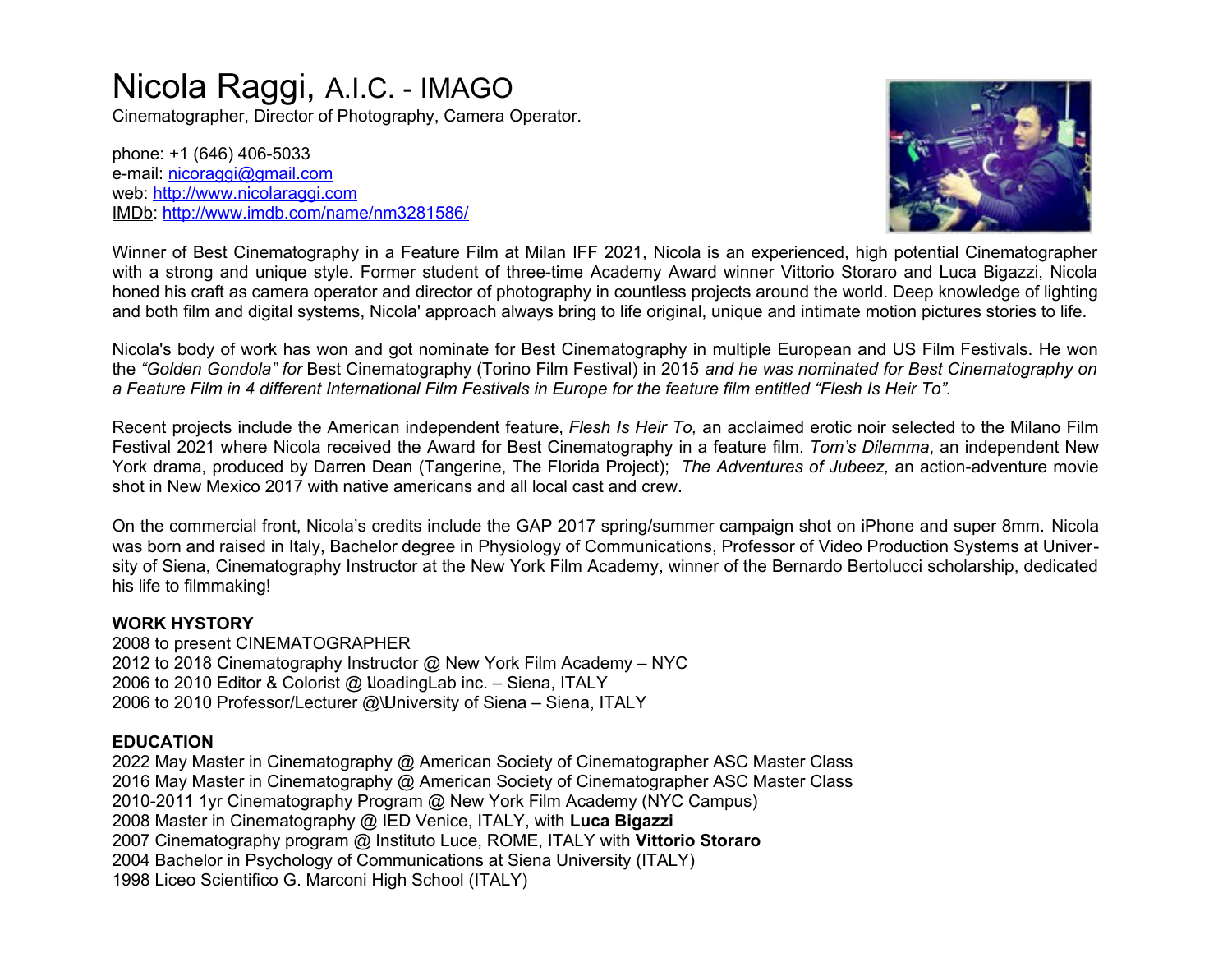## Nicola Raggi

Cinematographer, Director of Photography, Camera Operator +1 (646) 406-5033

[nicoraggi@gmail.com](mailto:nicoraggi@gmail.com) - [http://www.nicolaraggi.com](http://www.nicolaraggi.com/) - [IMDb:](file:///Users/nio/Desktop/Nico%20RESUMES/IMDb%20page) <http://www.imdb.com/name/nm3281586/>

[Flesh Is Heir To](https://www.imdb.com/title/tt9012672/reference) Test is the Frontier of the CINEMAEVERITE'<br>\*best cinematography @ Milan IFF 2021 Feature Film **Four CINEMAEVERITE'** Be Original **Example 2** Commercial Commercial Commercial Nicola Raggi PBS LA & Fabbri USA 1905 Infomercial Recipes Infomercial Oscar Contesini Fabbri USA 1905 Fortissimo **Tiziano Ferro @ Verissimo GS** Massimo Bertram Mediaset Italia TV Channel Lo Sfregio **Short Film** Short Film Alessandro Chirico **Short Election Short Film** Alessandro Chirico **TODORECTO FILMS** The King Of Venice (2<sup>nd</sup> unit) **Documentary** Documentary Steve Saltarelli Steve Saltarelli Sunstone Pictures Skyscraper Music Video Lara Raggi Ray Films

[Unforgiven Man](https://www.imdb.com/title/tt10936848/reference) Shot Film Short Film Number of Shot Films Shot Films Shot Films Shot Films Shot Runder Shot Bilms Needs To Bake TV Pilot Tony Zawinul Gang Of 4Films Behind The Wall Short Film Short Film Changes are behind The Wall Short Film Short Film Dayana Jamil Short Processelbayeva Prd. Profile by BuzzFeed **TRICE IN SHOW** TV Show Tracey Eyers Tracey Eyers BuzzFeedNews Doll Short Film Dayana Jamil Jamil Films [Lady Godiva](https://www.imdb.com/title/tt12590940/reference) CinemaEVerite' Short Film Short Film Short Film Dale A. Johnson CinemaEVerite' Vision of Improving Health TV Show TV Show TV Show Kristin Chilberg King Health KLCS – PBS LA VH1 Trailblazer Honors **National Structure Construction** TV Show Brenda Antonio **Paramount Network** Paramount Network

Longevity Revolution **Exercice 2 Chiara Chiara Tilesi** USC & Tilesi Productions Chiara Tilesi Productions Chiara Tilesi Productions [The Adventures of Jubeez](https://www.imdb.com/title/tt7533486/reference) **Feature film** Feature film Francisco Gonzalez III L + G Films Melanin Music Video **Music Video** Music Video Matilde Ascheri Matilde Ascheri Yousuf Film Asunder The Series **TRIP Series TRIP Seriesv Amazon Prime** Landra V. Phillips' Six Feet High Prod.

The Dear Short Film / Video Art Short Film / Video Art Kuzma Vostrikov Song Film. When Heaven Dreamed **Music Video** Music Video Nicola Raggi/Vitalina Planida Aryelis Film. Play Doctor **PSA Public Social Announcement** Nick Cavalier **Nick Cavalier** Post Producitons [Otra Vida](https://www.imdb.com/title/tt19728592/) **Music Video** Music Video Charlie Gray Charlie Gray ARENA BROS PRODUCTION Flair Chocolatier **Social Media Camping Caraviello** Daniel Caraviello **FLAIR CHOCOLATIER**, INC.

[Darlings](https://www.imdb.com/title/tt14905292/) **Feature Film Cosmos Kiindarius** PRE-PRODUCTION [Occult America](https://www.imdb.com/title/tt16227288/reference) **TV** Series for Apple TV Series for Apple TV Johnny Royal Praetorian Motion Pictures Kitty Girl Music Video Giovanni Bucci Citty Giovanni Bucci Void 'n Disorder Media The Invisivle **Short Film** Short Film Michele Antonio Parisi Conq LA Fabricators In Bloom **Example 20** Commentary **Commentary Rebecca Nabarrete** Fabinbloom prod.

## **2022 JOB TITLE PROJECT TYPE DIRECTOR PROD. COMPANY**

## **2021 JOB TITLE PROJECT TYPE DIRECTOR PROD. COMPANY**

## **2020 JOB TITLE PROJECT TYPE DIRECTOR PROD. COMPANY**

## **2019 JOB TITLE PROJECT TYPE DIRECTOR PROD. COMPANY**

## **2018 JOB TITLE PROJECT TYPE DIRECTOR PROD. COMPANY**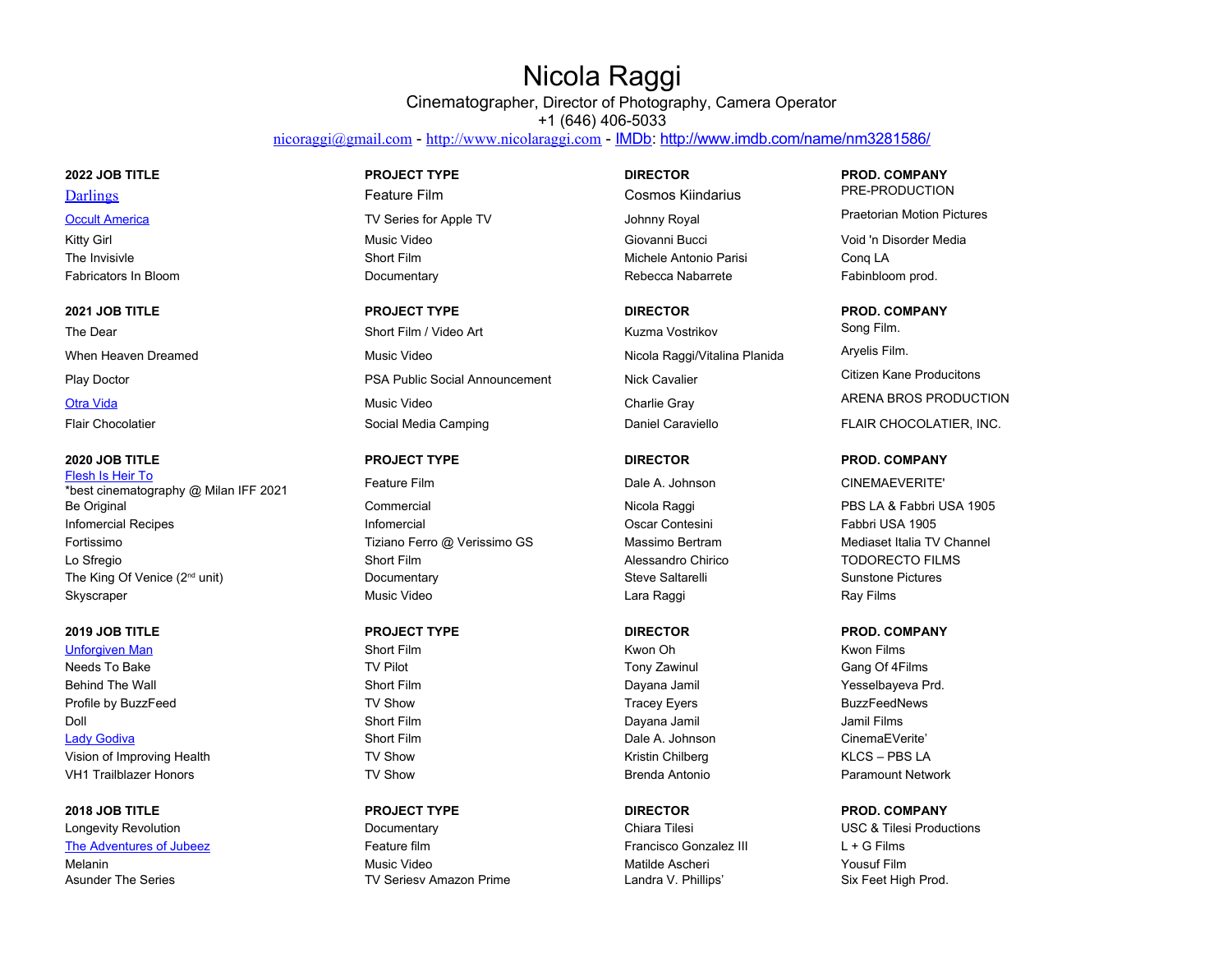Shadow of the Oberon Moon Short film

**2017 JOB TITLE PROJECT TYPE DIRECTOR PROD. COMPANY** Ladies & Gentlemen commercial Walter Crucianelli Chiara&Walter GAP Summer Campaign and Commercial Commercial Commercial Commercial Commercial Commercial Commercial Commercial Commercial Commercial Commercial Commercial Commercial Commercial Commercial Commercial Commercial Commercial [Gun Voyage](https://www.imdb.com/title/tt6408144/reference) Short film Short film Short film Leonardo Abraham Lion Torch Productions

**2016 JOB TITLE PROJECT TYPE DIRECTOR PROD. COMPANY** Waiting in the Wings: Still Waiting Home Leave **Short film Short film** Short film Short The Short Short Sherman Sherman Kenyon College

FORD Sound Craft **COMECAL COMPOSITION** Commercial COMECAL Matthew Hendershot FORD FORD

[Pizza Fiction](https://www.imdb.com/title/tt5210942/reference) **Short film** 

Tequila Sauza **commercial** 

[Animalia](https://www.imdb.com/title/tt3144078/reference) short film Lindsay Ianna Side Door Pictures [The East of Adin](https://www.imdb.com/title/tt3958196/reference) Short film Short film Short film Alessandra Corazzini Ferragut Pictures Billy Polk music video music video Matthew Hendershot The End Men [Orphans of the Living](https://www.imdb.com/title/tt4583354/reference) Short film Short film Short film Short film Short film Short film Short film Short films The Only Choice **Short film** Short film Short film Christopher Califano Carbon Copy Films Daddy's Girl short film

## **2018 JOB TITLE PROJECT TYPE DIRECTOR PROD. COMPANY**

Khadeem Wilson

2<sup>nd</sup> Unit feature film *Jeffrey A. Johns &*<br>
Q. Allan Brocka [Tom's Dilemma](https://www.imdb.com/title/tt3479072/reference) **the Cluckstern Film** feature film feature film Michael Gluckstern Film Gluckstern Film [The Journal](https://www.imdb.com/title/tt5769936/reference) Surrealist Pictures of the Surrealist Pictures short film short film Brad Christensen Surrealist Pictures Block-Z feature film Udana Fonseka Grindout Pictures

[Naked Spurious](https://www.imdb.com/title/tt4146840/reference) **Show State Search Scienn English Mystik Films** Short film Short films Short films Short films Short films Short films Short films Short films Short films Short films Short films Short films Short films Shor NYC Tax Return and the commercial commercial commercial commercial Megan Paznik Chelsea Video [House Broken](https://www.imdb.com/title/tt4706262/reference) shows that the short film short film short film short film short film short film short film short film If You Care **IF You Care commercial** Commercial Commercial Dale A. Johnson IF YOU CARE CHAMPION CHAMPION COMMERCIAL COMMERCIAL COMMERCIAL CHAMPION SINEMAFILM

See You Next Week short film short film short film short film short with the Suladimirs Duhovs and AVA Entertainment Alice short film short film and Daniel Cati Cats Productions and Cats Productions Shero Dinner Nicola Raggi Girls Lounge Girls Lounge (Girls Lounge TV Show Nicola Raggi Shero Dinner Girls Lounge

Kevin Littlelight

Atif Ateeq

Work music video music video Matthew Hendershot The End Men Jaque Wang

[Riff](https://www.imdb.com/title/tt2750214/reference) short film short film short film Short film short films are short films by the Eilms short films by the E

Milner Pictures

**JJ Spotlight Productions** 

## **2015 JOB TITLE PROJECT TYPE DIRECTOR PROD. COMPANY**

[Breathe](https://www.imdb.com/title/tt5052806/reference) short film short film short film Short film Melanie Reinboldt Collective Artists Prod. [Nostalgia](https://www.imdb.com/title/tt5052778/reference) short film short film short film Amanda Cutting Collective Artists Prod.

## **2014 JOB TITLE PROJECT TYPE DIRECTOR PROD. COMPANY**

[Rumi's Rumba](https://www.imdb.com/title/tt4196534/reference) **short film** short film George Kostopoulos Beast of the East Prod.

**2013 JOB TITLE PROJECT TYPE DIRECTOR PROD. COMPANY**

Littlelight Productions

## Glam Media

JAJ productions

[The Therapy](https://www.imdb.com/title/tt3499452/reference) short film short film and the Valerio Vigo Black Bolt Productions (State Black Bolt Productions State Black Bolt Productions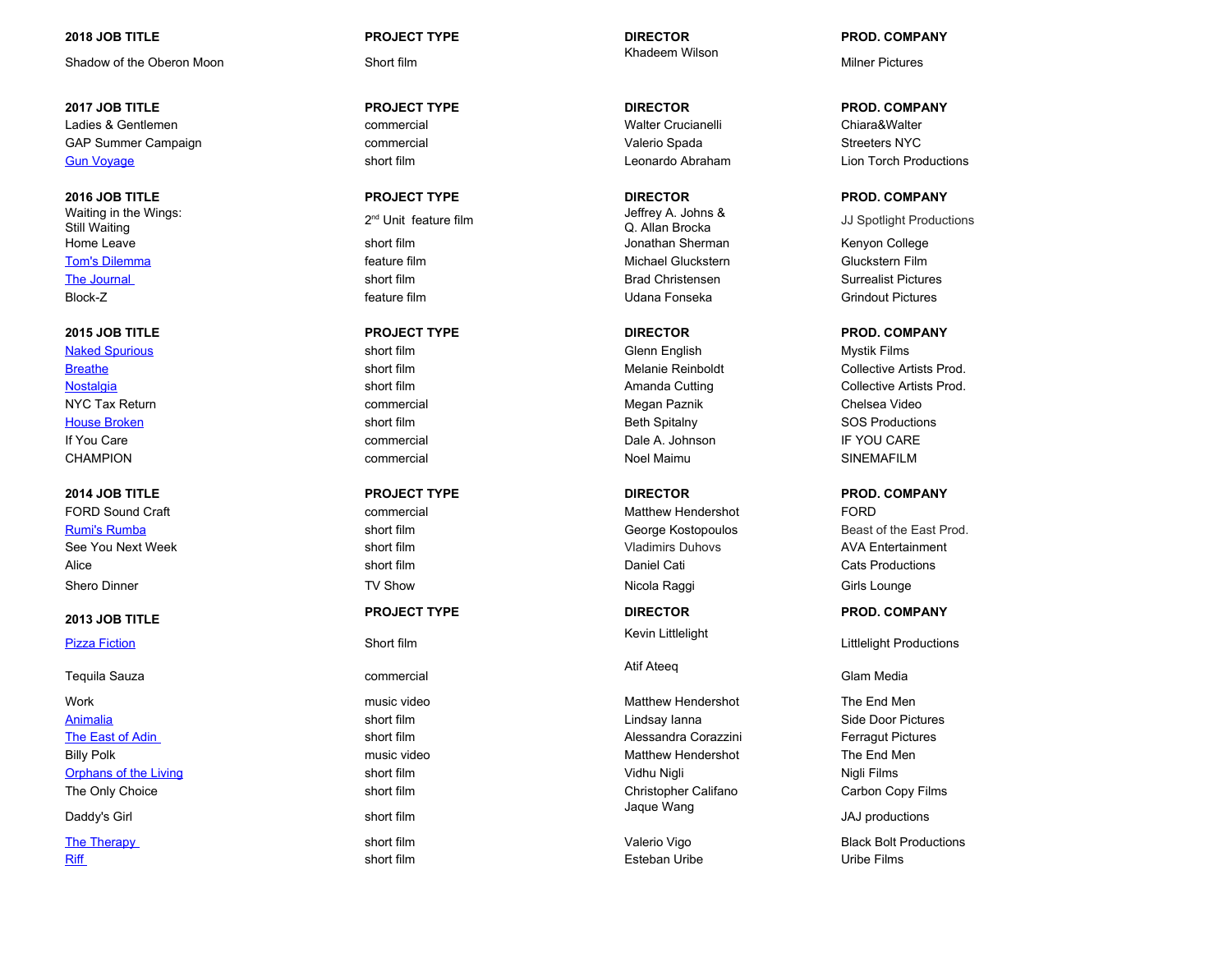## **2012 JOB TITLE PROJECT TYPE DIRECTOR PROD. COMPANY**

Una la Mangio Subito L'altra la Porto Via **inter film** feature film est est est est est experimental contini loading Lab Prod. I Love NY Commercial Commercial Commercial Betty Mayr Betty Mayr Black Bolt Productions Center Light commercial commercial commercial commercial commercial commercial commercial commercial commercial Learning your job **commercial** Commercial Commercial Mariangela Scalzi Tecseo Service Desk **Commercial Commercial Commercial** Mariangela Scalzi Xenesys 9Proof example and the commercial commercial commercial commercial Mariangela Scalzi Xenesys Advance **commercial** Commercial Commercial Mariangela Scalzi Tecseo Atlantide discover NYC **TV Show** TV Show Francesco Malatesta Mediakite [Pathos](https://www.imdb.com/title/tt2883158/reference) short film short film and the short film of the short films of the short films of the short films of the short films of the short films of the short films of the short films of the short films of the short films of [Anatomy of a Dream](https://www.imdb.com/title/tt3148546/reference) Short film Short film Short film Andrea Cassalia Cassalia Cassalia Casalia Casalia Casalia Films Look After Me short film Luca Fordellone Fo.Ra. Productions Real Eyes short film Fernanda Malta Malta Films [Sunset heart](https://www.imdb.com/title/tt4373904/reference) show the short film the short film short film short film short film short film short film short film short film short film short film short film short film short film short film short film short film short fil [So Long](https://www.imdb.com/title/tt2406570/reference) Solution Controller State Door Pictures Solution Side Door Pictures Short film Side Door Pictures Side Door Pictures

[The Variable](https://www.imdb.com/title/tt2231641/reference) short film School and The Variable School and School and School and School and School and School and School and School and School and School and School and School and School and School and School and School an [Bittersweet](https://www.imdb.com/title/tt2279626/reference) **Subset of the Strutus Section Section** Short film Short film Short film Akassia Goncalves Quanta Post Anne short film short film short film Short films are short films when the Short films and the Yasmine El Rihawi Rihawi Films [The Revenge of the Egg](https://www.imdb.com/title/tt2041516/reference) show that the Short film short film short film short film short film short films and Babies Films short film short film short films and Babies Films short film short film short film short films short Few Autumn Leaves **Short film Short film** Niord Ramm Javanovich Javanovich Prod. [Mia](https://www.imdb.com/title/tt2028521/reference) short film the short film the short film Antonio Padovan and Loading Lab Films (Minimum Loading Lab Films [Hindmind](https://www.imdb.com/title/tt2041370/reference) **Short film** Short film Short film Short Films and The Short Films Short Films Short film Short Films Short Films Short Films Short Films Short Films Short Films Short Films Short Films Short Films Short Films Sho Favela short film Njord Ramm Javanovich Javanovich Prod. [Puh-Rump-A-Pum-Pum](https://www.imdb.com/title/tt2028534/reference) short film short film Antonio Padovan Antonio Padovan JAJ Producitons The Thief Short film Short film Short film J. Malabunga Loading Lab Films Xenesys Activated **Commercial Commercial Commercial** Mariangela Scalzi Xenesys

Sienanteprima 2010 **commercial** commercial commercial Nicola Contini Nicola Contini Municipality of Siena The life in Dura nic life life to the Unit of the Unit of the Unit of the Unit of the Unit of the Unit Official Contini (a Palestinian view) visionaria Association<br>(a Palestinian view) E' tempo music video Francesco Guasconi Marla Singer Num. 5 TEASER music video Adriano Giottu INTERFERENZE Rabbia Cab Concert **Music video** Music video Luca Castignani Luca Castignani Young Jazz Association Milost short film short film Maria Simeonova (NYFA) [The Cleaners](https://www.imdb.com/title/tt1815971/reference) **Short film Short film** Short film Short film George Basiev Bad Babies Film [To Be in Me](https://www.imdb.com/title/tt1792825/reference) short film short film short film short film short film short films are short films and married Mello Films and Mello Films Il professore di Musica **short film** Short film Short film Alessandro Daquino Zero5 Film 2 Zero5 Film La Fossa short film DoP, Editor, Colorist Todorecto Film La Superficie delle Cose and the Cost documentary documentary Nicola Contini DSU TOSCANA Volontaria\_Mente **Mente documentary documentary documentary** Antonio Dell'Ava **DSU TOSCANA** 

CTRL+H2opere video art Mariangela Scalzi Art gallery DIDEE

George Basiev & Call Control Bad Babies Films<br>Lucia Bellini

## **2011 JOB TITLE PROJECT TYPE DIRECTOR PROD. COMPANY**

## **2010 JOB TITLE PROJECT TYPE DIRECTOR PROD. COMPANY**

Angelo **Short film Short film** Short film **Francesco Guasconi** Kangaroo Film & Loading Lab Burnt School School School School School School School School School Adriano Giotti Kangaroo Film & Loading Lab Alter Short film Short film Short film Adriano Giotti Kangaroo Film & Loading Lab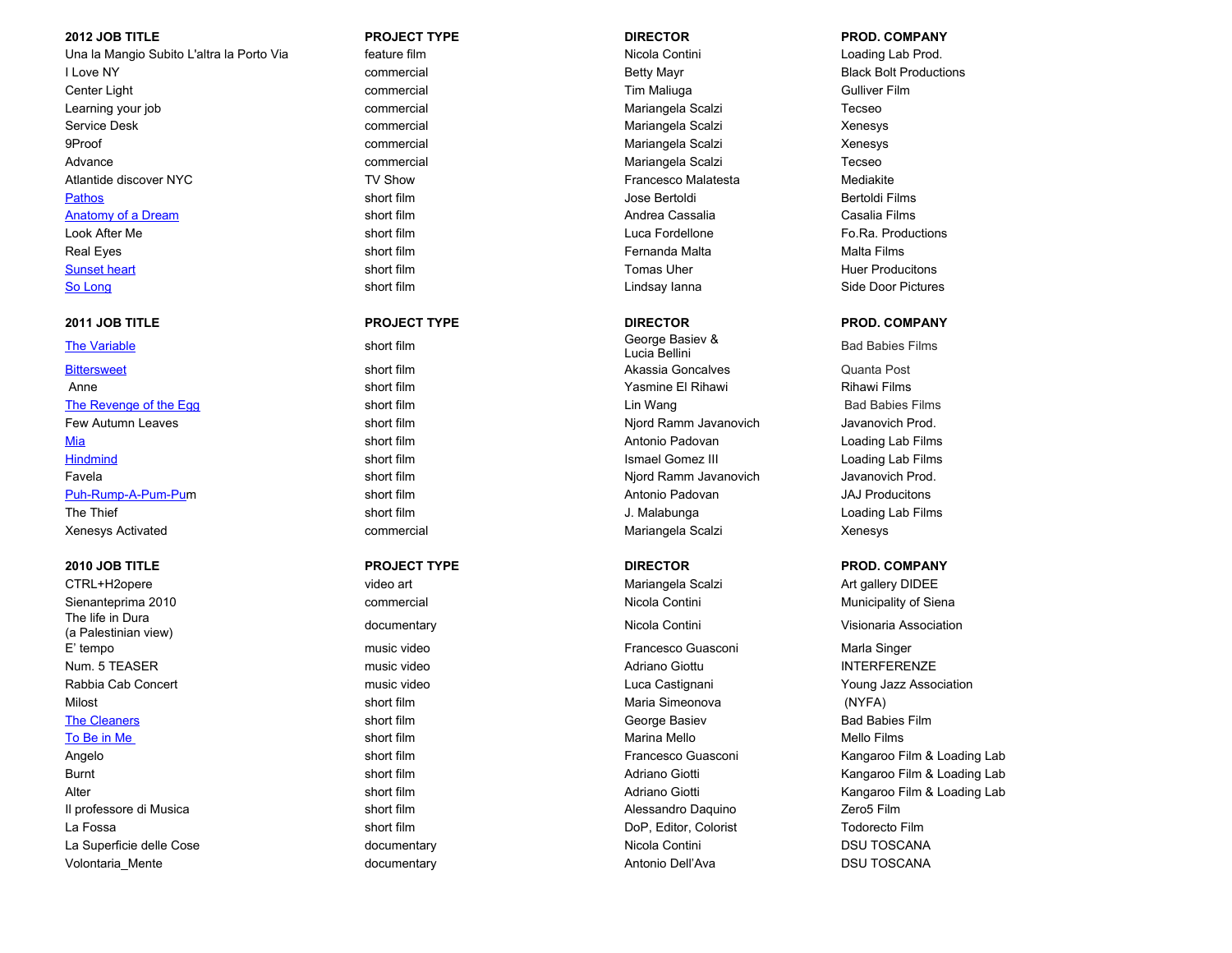Fuoco Fluido **Antonio Conferentary Conferentary** documentary and antonio Dell'Ava **Antonio Dell'Ava** DSU TOSCANA Ajodo77 short film Adriano Giotti Loading Lab Films Moda in via Borghetto **Music executed a Continuity Continuity** Continuity of the UNICOLA Contini OFFICINA34 Bruciature di Sigaretta **short film** short film short film Adriano Giotti Coading Lab Films Loading Lab Films Incubator Prototype **documentary** documentary and the Alessia Rullo Christena Diniversity of Siena

Molly Malones **Short film Short film** Short film Alessandro Daquino Zero5 Film Precarietà di un Giovane Mostro e controllation short film controllation di un precarietà di un Giovane Mostro controllation di short film nella contini di un Dsu Toscana [Oblio](https://www.imdb.com/title/tt1358866/reference) short film short film Adriano Giotti Dsu Toscana Del Toscana Short film Short film Adriano Giotti Del Toscana Il Passaggio short film Nicola Contini Visionaria Association MMF Mediterranean Free Flight **Commercial** Commercial Commercial Patrizia Marti Patrizia Marti DeepBlue Roma Sorridi al Muro **music video** music video **Antonio bartalozzi** Antonio bartalozzi **Il Maniscalco Maldestro** Rosso rifletto **Mariangela Scalzi Loading Lab Films** Video art Video art Mariangela Scalzi Loading Lab Films La Valigia del Rumorista **Short film Short film** Nicola Contini Nicola Contini Nicola Contini University of Siena Il Ballo Avverso **Short film** Short film Short film Nicola Contini Nicola Contini University of Siena Come un Ragazzo Santi Come un Ragazzo Simone Conti Come un Regale anno 2012 a Come un RAI 1 – LDM communication SpA

Just some important place FX1E and the music video and the control of Adriano Giotii COBSIL Manifesto Ancora music video Mariangela Scalzi David Colaiacomo Labyrinto **Community Communist Communist Video** Mannetti Roberto Nannetti Siena Jazz Academy Indefinibile music video Antonio Rizzo Dedalo Maria Marie **Short film Short film Nicola Contini** Nicola Contini Sardegna Film Commission Il Colore Addosso **commercial** commercial commercial commercial contini Nicola Contini Municipality of Siena Vietato Non Toccare **Commercial** Commercial Commercial Nicola Contini Contini University of Siena

Figli di uno Sport Minore **Antonio Dell'Ava** Dsu Regione Toscana documentary Antonio Dell'Ava **Di Dividio Dell'Ava** I ragazzi della Macò Burkina Fasu **di Riccardo International Controllato Controlle** - Torino NGO Gruppo Abele - Torino Donne Invisibili documentary documentary Nicola Contini Nicola Contini Corte dei Miracoli CB1000R XESS commercial Mariangela Scalzi Rossocromo Bello Persino da Scopare **commercial** commercial commercial Mariangela Scalzi MY FLOOR / EUROLEGNO Medicines Research Center **Commercial** Commercial Commercial Nicola Contini Nicola Contini Siena Biotech Recycling **Commercial** Commercial Commercial Commercial Mariangela Scalzi Sienambiente Sienanteprima **commercial** Commercial Commercial Commercial Contini Nicola Contini Municipality of Siena

WeGolf **Commercial** Commercial Commercial Mariangela Scalzi BGSA Pescara Visionaria commercial Mariangela Scalzi Visionaria Association Voli Me Tangere **video art** Voleo art Nicola Contini Nicola Contini Tango festival - Udine Deatech **Contract Contract Contract Contract Contract Contract Contract Contract Contract Contract Contract Contract Contract Contract Contract Contract Contract Contract Contract Contract Contract Contract Contract Contra** 

## **2010 JOB TITLE PROJECT TYPE DIRECTOR PROD. COMPANY**

## **2009 JOB TITLE PROJECT TYPE DIRECTOR PROD. COMPANY**

Arte Genio e Follia video installation Nicola Contini Museum Santa Maria della Scala Siena Iromec: un robot per amico different project) documentary documentary and the Senate Alessia Rullo Company Diviversity of Siena (European project) La creatività nelle macchine commercial commercial commercial Mariangela Scalzi Engineering dep. University of Siena

## **2008 JOB TITLE PROJECT TYPE DIRECTOR PROD. COMPANY**

Enotech commercial Antonio Rizzo Arsnova multimedia art Academy

## **2007 JOB TITLE PROJECT TYPE DIRECTOR PROD. COMPANY**

## **2006 JOB TITLE PROJECT TYPE DIRECTOR PROD. COMPANY**

Italiani sulla cresta dell'Honda **commercial** commercial commercial Mariangela Scalzi Rossocromo Motorcycle Parts